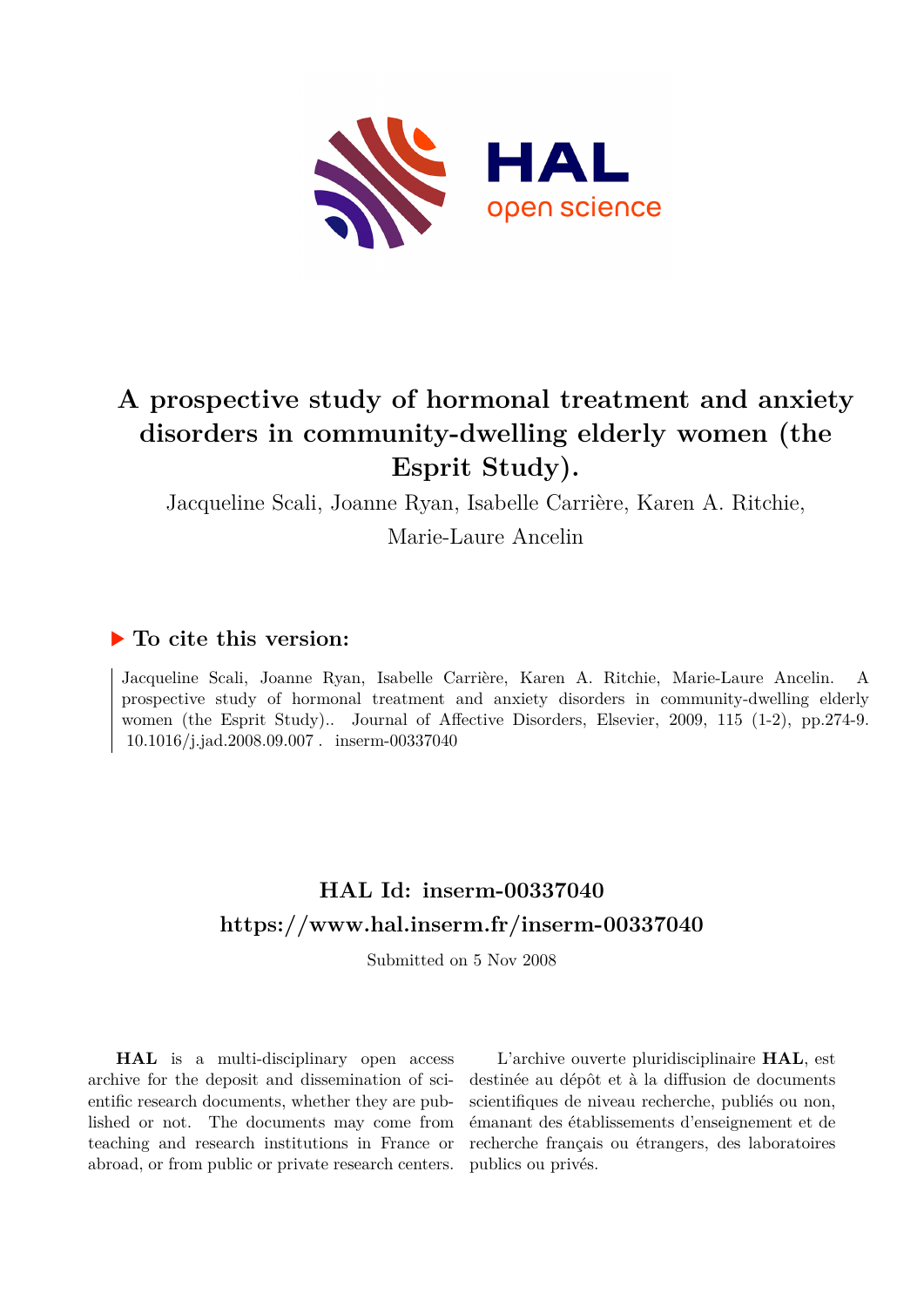Journal of Affective Disorders, in press

Abstract: 153 words Text: 2104 words Number of Tables: 2

A prospective study of hormonal treatment and anxiety disorders in community-dwelling elderly women (The Esprit Study)

Jacqueline SCALI, Joanne RYAN, Isabelle CARRIERE, Karen RITCHIE and Marie-Laure  $ANCELLIN<sup>a</sup>$ 

Inserm, U888, Montpellier, F-34093 France; Univ Montpellier 1, Montpellier, F-34000 France.

# <sup>a</sup>corresponding author:

Inserm U888, La Colombiere Hospital, pav 42,

39, avenue Flahault, BP 34493, 34093 Montpellier Cedex 5, France

marie-laure ancelin@inserm fr

Tel: 33 4 99 61 45 62; Fax: 33 4 99 61 45 79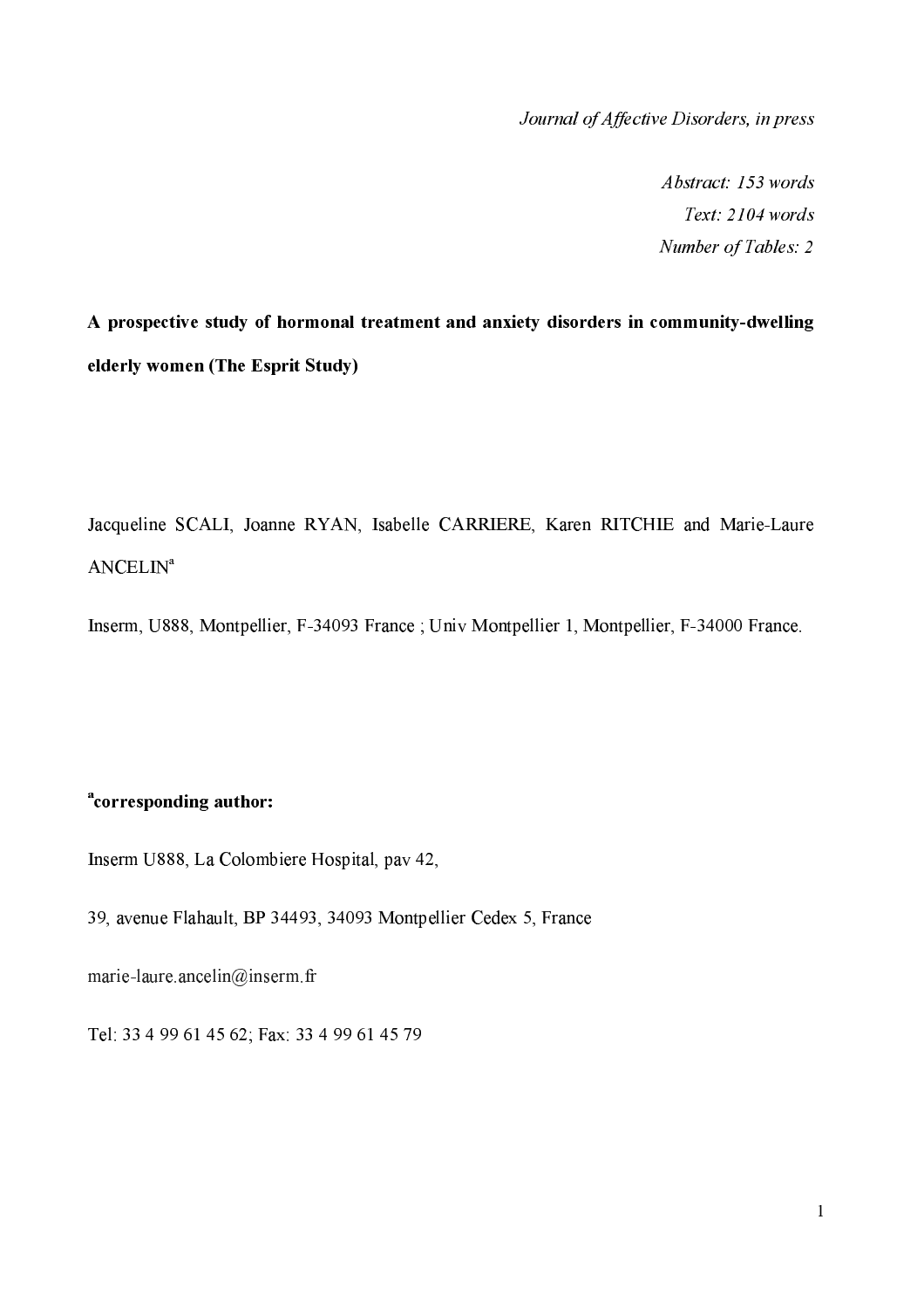## Abstract

*Background*: The impact of hormone therapy use on late-life anxiety disorder in elderly women has not been evaluated.

*Methods*: Anxiety disorders were evaluated in 838 community-dwelling postmenopausal women aged 65 years and over, randomly recruited from electoral rolls. Anxiety disorders were assessed using a standardized psychiatric examination based on DSM-IV criteria, at baseline and as part of the 2- and 4vear follow-up.

*Results:* Multivariate logistic regression analyses adjusted for socio-demographic variables, measures of physical health and cognitive impairment, as well as current depressive symptomatology indicated no significant association between hormone therapy and anxiety disorders at baseline or after the 4-year follow-up period, regardless of type of treatment. Compared to women who have never taken hormonal therapy, no significant difference was observed for women taking continuously hormone therapy over the follow-up or those who stopped their treatment.

Conclusions: The use of hormone therapy was not associated with improved anxiety symptomatology in elderly postmenopausal women.

KEY WORDS: Anxiety; Estradiol; Postmenopausal; Progestogen; Transdermal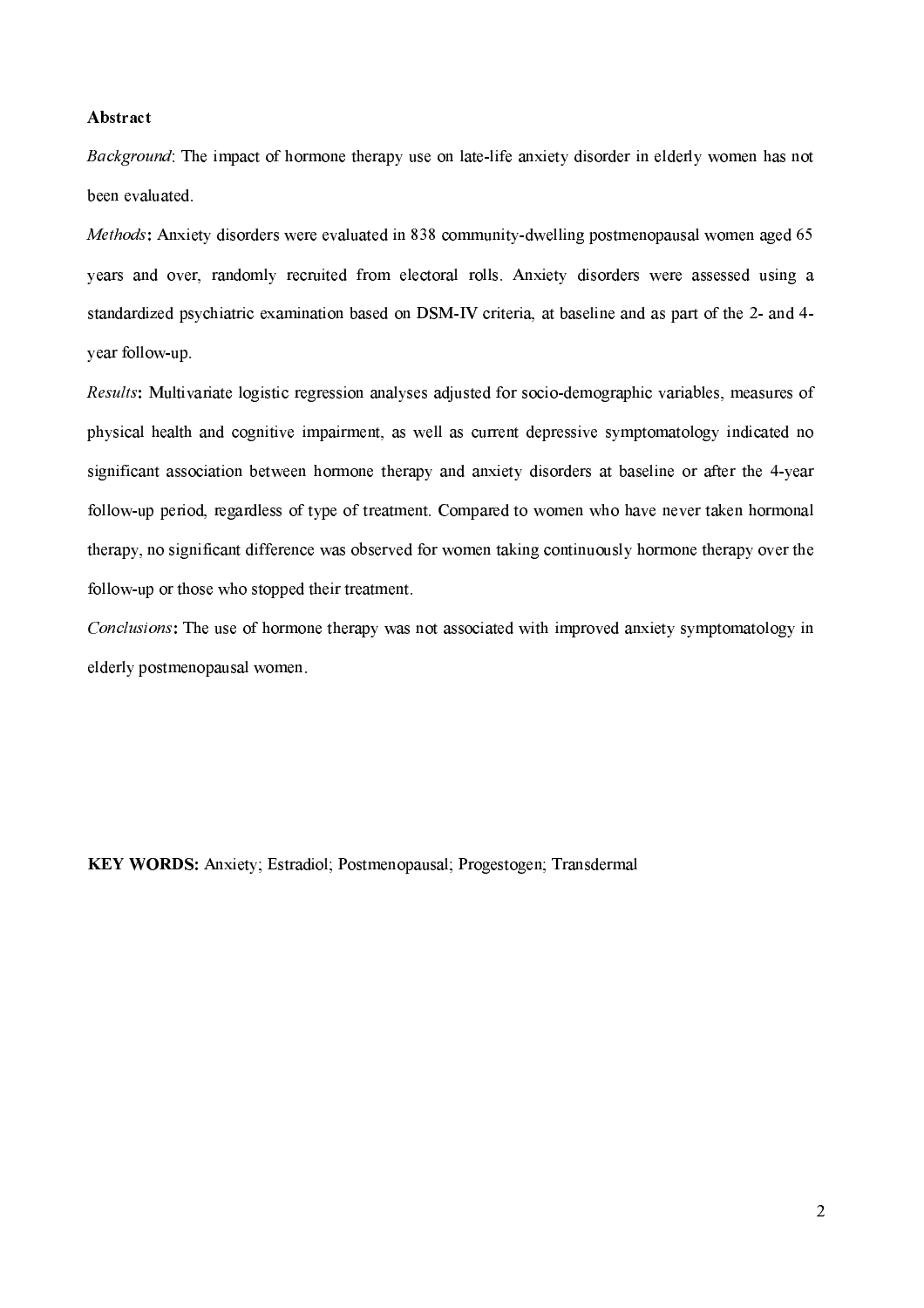# 1. Introduction

Given the extensive protective effects of estrogens on neurotransmitter systems (see for reviews (Behl, 2002; Garcia-Segura et al., 2001)), the question currently being raised is whether hormonal therapy (HT) may play a role in the management of neuropsychiatric disorders in elderly women whose steroid levels, particularly estrogen, are dramatically lowered after the menopause. The majority of previous studies in this area have focused on the effects of HT on dementia and in the treatment of depression (see for reviews (Ancelin and Ritchie, 2005; Ancelin et al., 2007). Despite methodological limitations and contradictory reports, most recent trials in women with clinically diagnosed depression, report a positive effect of short-term transdermal estrogen therapy (ET) in perimenopausal women (Schmidt et al., 2000; Soares et al., 2001), with the antidepressant response in depressed postmenopausal women being much weaker (Cohen et al., 2003; Morrison et al., 2004).

The specific effect of HT on anxiety disorders remains largely unknown. Studies conducted to date have seldom used validated psychiatric instruments or clinical diagnosis, relying principally on questionnaires evaluating psychosomatic menopausal symptoms, well-being, or quality of life. Frequent anxiety and depression co-morbidity further complicates the issue. A beneficial effect of estrogen on anxiety disorders might however, be expected, considering its role on various brain targets as well as it anxiolytic properties observed in animal models (see for recent review (Walf and Frye, 2006)). On the other hand, progestogen or its active metabolites, found in the majority of combined HT preparations, appear to have opposing anxiolytic and anxiogenic behaviors (Rupprecht, 2003; Strous et al., 2006).

Given the relatively high prevalence of anxiety disorders in older women (Ritchie et al., 2004), and differences in vulnerability across individuals, the potential effects of HT in treating these disorders remain an important question to be addressed. However, while it is unlikely to be answered in the near future by large-scale RCTs of long-term HT users, it is currently feasible to use existing data from longitudinal population-based studies with adequate information on hormone exposure and psychiatric evaluation.

The present study aimed to determine whether HT could alleviate anxiety symptomatology in a population-based cohort using validated instruments. In this study we controlled for socio-demographic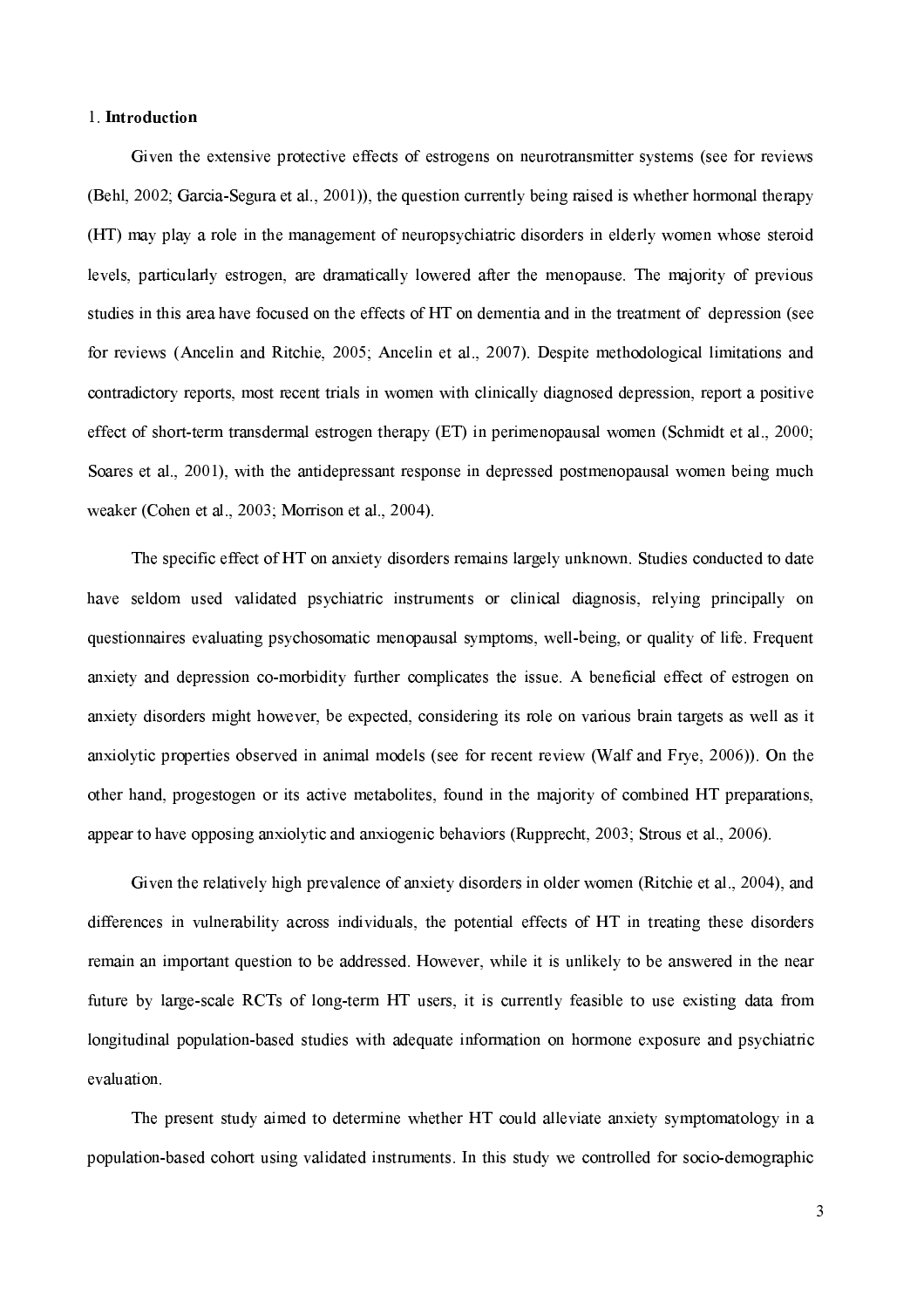variables, measures of physical health including insomnia, as well as cognitive impairment, which may independently contribute to anxiety disorder and HT prescription. We also took into account depression co-morbidity, as well as the type of HT used.

#### 2. Subjects and Methods

#### 2.1. Study population

The data used for this analysis were derived from a longitudinal study of neuropsychiatric disorder in community-dwelling French elderly (the Esprit study) (Ritchie et al., 2004). Eligible participants, who were at least 65 years of age and non-institutionalized, were recruited from the electoral rolls of Montpellier (southern France), between 1999 and 2001. Ethics approval for the study was given by the national ethics committee. After obtaining written informed consent from all participants, interviews were administered by trained staff at baseline and every two years thereafter. Of the women recruited as part of the Esprit Study, only non-demented women with complete follow-up, who were assessed for current anxiety disorders, had detailed information relating to the use of HT and had no missing data for the main covariates considered in the multivariate logistic models  $(n=838)$  were included in this analysis.

## 2.2. Anxiety Disorder

The diagnosis of lifetime anxiety disorders (general anxiety disorder (GAD), phobia, obsessional compulsive disorder, panic and post-traumatic stress disorder) was made using the Mini-International Neuropsychiatry Interview (MINI), a standardized psychiatric examination which has been validated in the general population (Sheehan et al., 1998) according to the Diagnostic and Statistical Manual of Mental Disorders (DSM-IV) criteria (Ritchie et al., 2004). Cases detected by the MINI were reviewed by a panel of psychiatrists to validate the initial diagnosis. In longitudinal analyses, incident cases of anxiety symptomatology were identified from women free of anxiety disorder at baseline but who subsequently had incident anxiety disorder during at least one of the two follow-up examinations.

# 2.3. Hormone therapy and menopausal characteristics

All types of medications used during the preceding month (including HT and antidepressants) were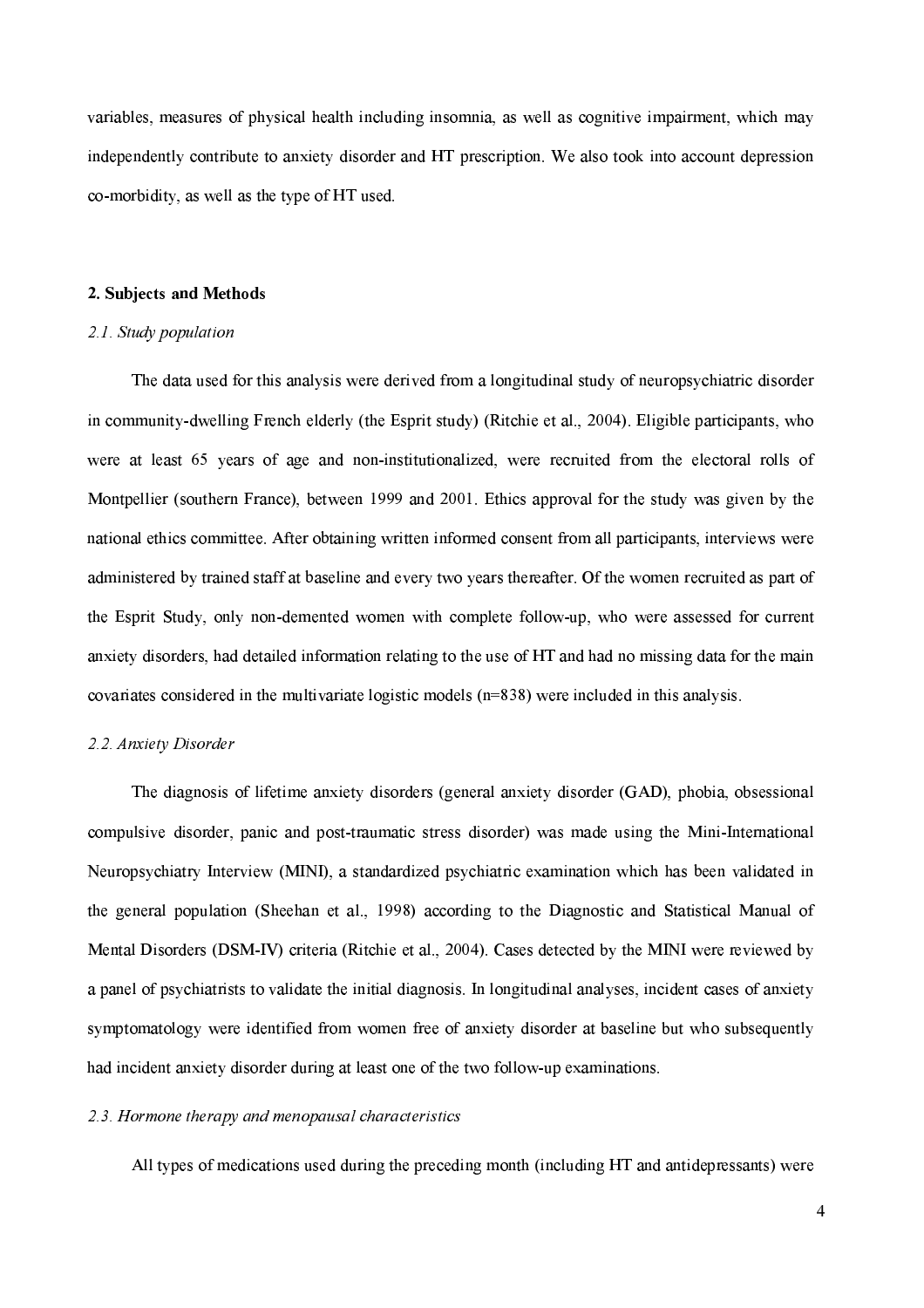validated by presentation of the prescription or the medication itself. Information was also recorded on past HT type and duration of use, as well as age at menopause (defined as one year without menses) and type of menopause *(i.e.* natural vs. surgical or following a treatment such as chemotherapy or radiotherapy).

## 2.4. Other measures

Participants were classified as disabled if they were unable to complete at least one task from either the Instrumental Activities of Daily Living (IADL) (Lawton, 1988) or the Activities of Daily Living (ADL) (Katz et al., 1963) scales. Cognitive function was assessed using the Mini-Mental State Examination (MMSE) (Folstein et al., 1975) and those scoring less than 26 (corresponding to the  $15<sup>th</sup>$ percentile) were classified as having lower cognitive function. Insomnia was defined as scoring positive on at least two questions from the 5-item sleep subscale of the Nottingham Health Profile questionnaire (Ribet and Derriennic, 1999). Chronic disorders were defined as having a history of respiratory disorder, cancer, hypertension, hypercholesterolemia, diabetes, and vascular diseases (including angina pectoris, myocardial infarction, stroke, cardiovascular surgery, bradycardia or palpitations). History of chronic disorder was established according to standardized questions with additional information obtained from general practitioners where necessary. The Centre for Epidemiology Studies Depression Scale (CES-D) is a validated questionnaire which was used to measure current depressive symptoms in the elderly population (Berkman et al., 1986). It has been suggested that a cutoff point of 23 or more can be used to identify major depressive disorder (MDD) (Radloff and Locke, 1986).

#### 2.5 Statistical Analysis

Two-tailed chi-squared tests or t-tests were used to compare categorical and continuous characteristics respectively, between women with and without anxiety disorder. Of all the sociodemographic or health variables examined (listed in Table 1), those which were found to be significantly associated with anxiety at  $p<0.15$  were considered in the multivariate analysis. The final models were adiusted for education level, widowhood, cognitive impairment, insomnia, current depressive symptomatology and antidepressant treatment. In longitudinal analysis we used multi-adjusted logistic regression models to evaluate the predictive value of HT taken at baseline on incident anxiety disorder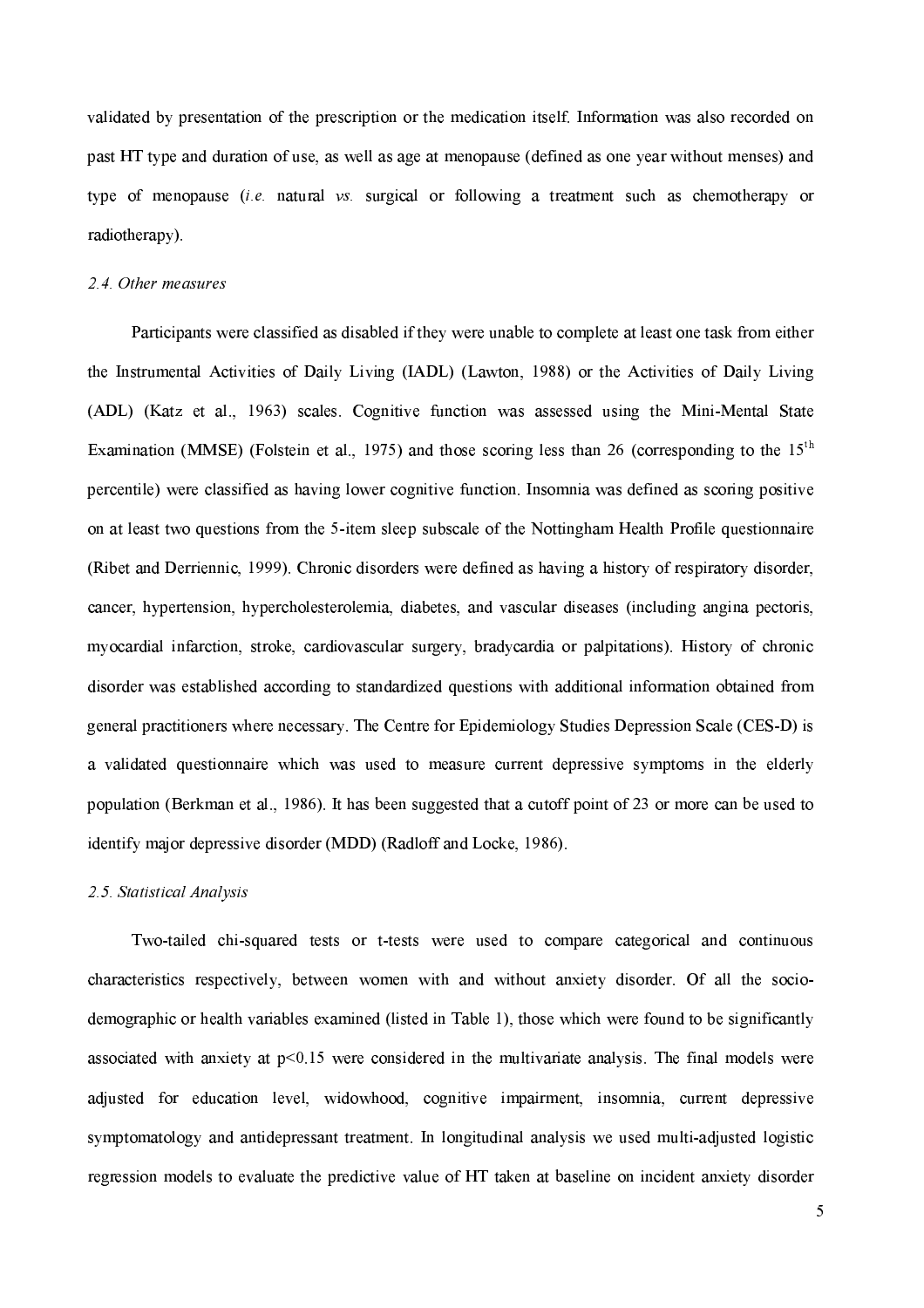over 4-year follow-up. We also evaluated these risks for women who have taken HT continuously or those who have stopped during the 4-year follow-up compared to never users, using multi-adjusted models. SAS version 9.1 (SAS Institute, Inc., North Carolina) was used for the statistical analysis with a significance level of  $p < 0.05$ .

## 3. Results

#### 3.1. Population characteristics

The 838 women included in the present analysis had a mean age of 72.4, ranging from 65 to 93 years. In our sample, 15.9% currently used HT and 20.5% reported past use. Transdermal estradiol was used by the majority of current HT users either unopposed (16.5%) or combined with oral progesterone  $(22.6%)$  or synthetic progestin  $(38.3%)$ . Oral estradiol was used by only 15.8% of women, with 0.8% using unopposed, 0.8% combined with progesterone and 14.2% with synthetic progestin. None of these French women used other estrogen derivatives (e.g. ethinylestradiol, or conjugated equine estradiol), however a small proportion (6.8% overall) were prescribed other forms of HT (e.g. tibolone, cyproterone, or progestogen alone).

#### 3.2. Prevalence and correlates of anxiety disorders

The prevalence of current anxiety disorders evaluated using the MINI was 22.3%, mainly consisting of GAD  $(7.0\%)$  and phobia  $(16.8\%)$ , which may be co-morbid. Obsessional compulsive disorder, panic or post-traumatic stress disorder, each accounted for less than 0.6% of current anxiety disorders. Women with current anxiety were more likely to have lower education level  $(p=0.001)$ , to be widowed ( $p=0.05$ ), to have a higher frequency of cognitive impairment ( $p<0.0001$ ), insomnia ( $p<0.001$ ) and current depression ( $p<0.0001$ ), and to be more frequently treated with antidepressants ( $p=0.05$ )  $(Table 1)$ .

#### 3.3. Associations between HT and anxiety disorders

We first examined the cross-sectional associations between HT use and anxiety disorders at baseline, while adjusting for educational level, widowhood, cognitive impairment, insomnia, current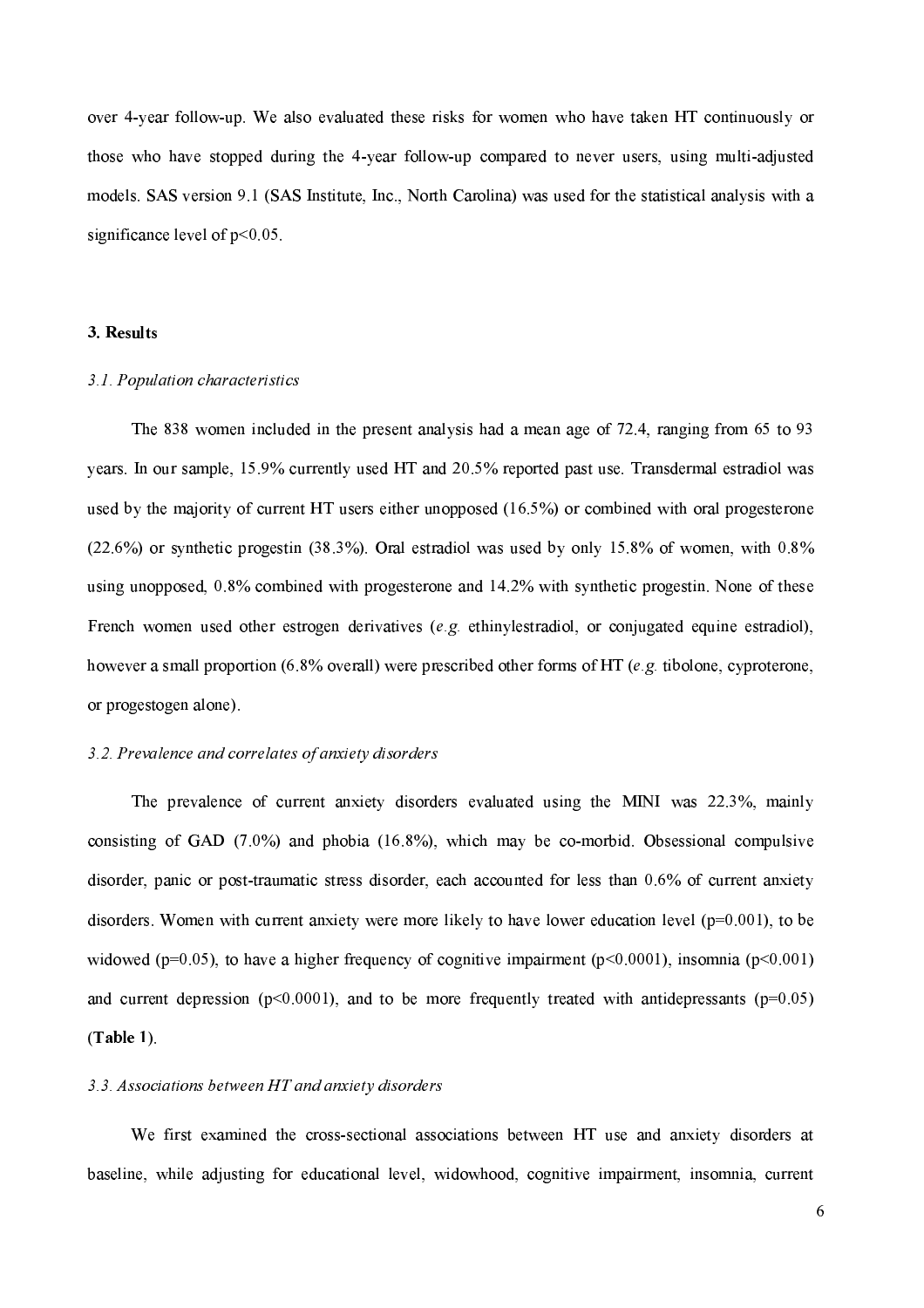depressive symptomatology and antidepressant use. There was no significant association between anxiety disorder and past or current HT use, and regardless of the type of HT currently used (Table 2). The same results were observed when specifically GAD or phobia was examined (data not shown).

The effect of current HT on incident anxiety was evaluated longitudinally during the 4-year followup (Table 2). Regardless of the type of HT, no significant association was observed between current HT use and incident anxiety disorder during follow-up. The same results were observed after further adjustment for past anxiety disorders (using the MINI) or for anxiety symptomatology (assessed by Spielberger Trait evaluation (Spielberger, 1983)) as well as for anxiolytic treatment (data not shown). In addition, stratification by depression comorbidity did not modify the findings although as there were only a small number of anxious women with comorbid depression  $(n=27)$ , definite conclusions could not be made concerning this group. Among HT users who were free of anxiety disorder at baseline, 27% of women continuously took HT during the 4-year follow-up, 73% ceased treatment, and only two women started a treatment after inclusion. Neither cessation of treatment or continuous treatment modified risk compared to women who had never used HT.

## 4. Discussion

The present study indicates that HT use was not significantly associated with a modified risk of incident anxiety disorder in elderly postmenopausal women. Given the size of our sample, a power calculation indicates that the minimal difference in ORs which could have been detected is 50-75% (in absolute values). This absence of an association could reflect a decreased susceptibility of older postmenopausal women, compared to perimenopausal women, to the beneficial effects of HT, as reported in the case of depression (Cohen et al., 2003; Morrison et al., 2004).

To our knowledge, this is the first epidemiological study that has evaluated both the cross-sectional and longitudinal effect of HT on anxiety disorders, diagnosed using a validated standardized psychiatric examination. Previous studies have principally used arbitrary scores or non-specific questionnaires focusing on quality of life, well-being, or menopausal symptoms, rather than anxiety disorder specifically. We did not observe a significant association between HT use and anxiety disorders  $(e, g, \overline{GAD})$  or phobia).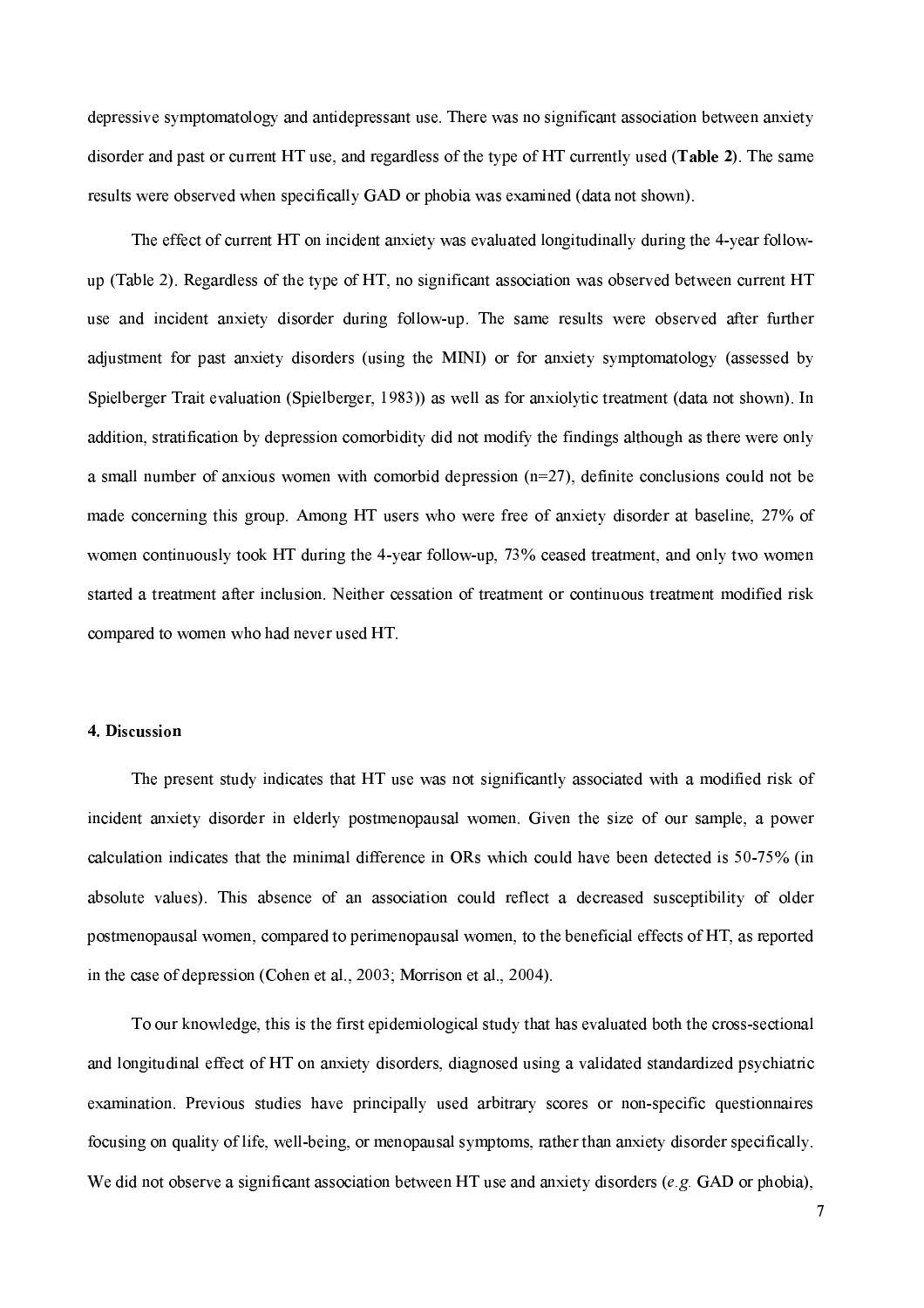even when considering women without co-morbid depression (data not shown). Women with anxiety symptoms may be more likely to complain or to seek treatment and thus to be prescribed HT (bias by indication), however, controlling for a history of anxiety symptomatology did not modify the results.

Furthermore we observed no difference between opposed and unopposed HT. Global anxiety symptomatology has been evaluated (using the State-Trait-Anxiety Inventory) in one RCT, with 120 menopausal women treated by transdermal estradiol combined or not with progestin. Of four progestins evaluated (medroxyprogesterone acetate, nomegestrol acetate or norethisterone acetate, and dydrogesterone), only dydrogesterone was shown to decrease anxiety compared to controls treated with estradiol plus placebo (Cagnacci et al., 2004), although the effect of placebo alone was not examined. In our study, the number of women using unopposed estradiol was too low to test this possibility.

Our study has certain limitations. The data concerning some of the covariates were self-reported which may be subject to recall bias with anxious participants responding more negatively about their health. However, similar associations were seen in the unadjusted and adjusted analysis, thus suggesting that any bias did not have a substantial influence on the results. There is also the potential for bias in this analysis, due to the exclusion of women with missing data, who had overall poorer health (data not shown). In addition, there is a bias of prescription in regards to women who are given HT and therefore, despite controlling for a number of variables related to this, other factors which were not recorded, may have influenced the results.

Despite these limitations, this study has a number of strengths. The data concerning anxiety disorder used in this analysis are derived from a population-based prospective study of women aged 65 vears and over and therefore the results are relevant to elderly women living in the community. The diagnosis of lifetime anxiety disorders was made using the MINI, a standardized psychiatric examination which has been validated in the general population (Sheehan et al., 1998) according to the DSM-IV criteria, which also enabled the distinction between GAD and phobia. The cohort design of this study allowed evaluation of long-term HT use. Current HT use was verified at inclusion and at each follow-up by examining the prescriptions and medications themselves, thus minimizing exposure misclassification. We controlled for a large number of covariates linked to anxiety disorder, thus minimizing any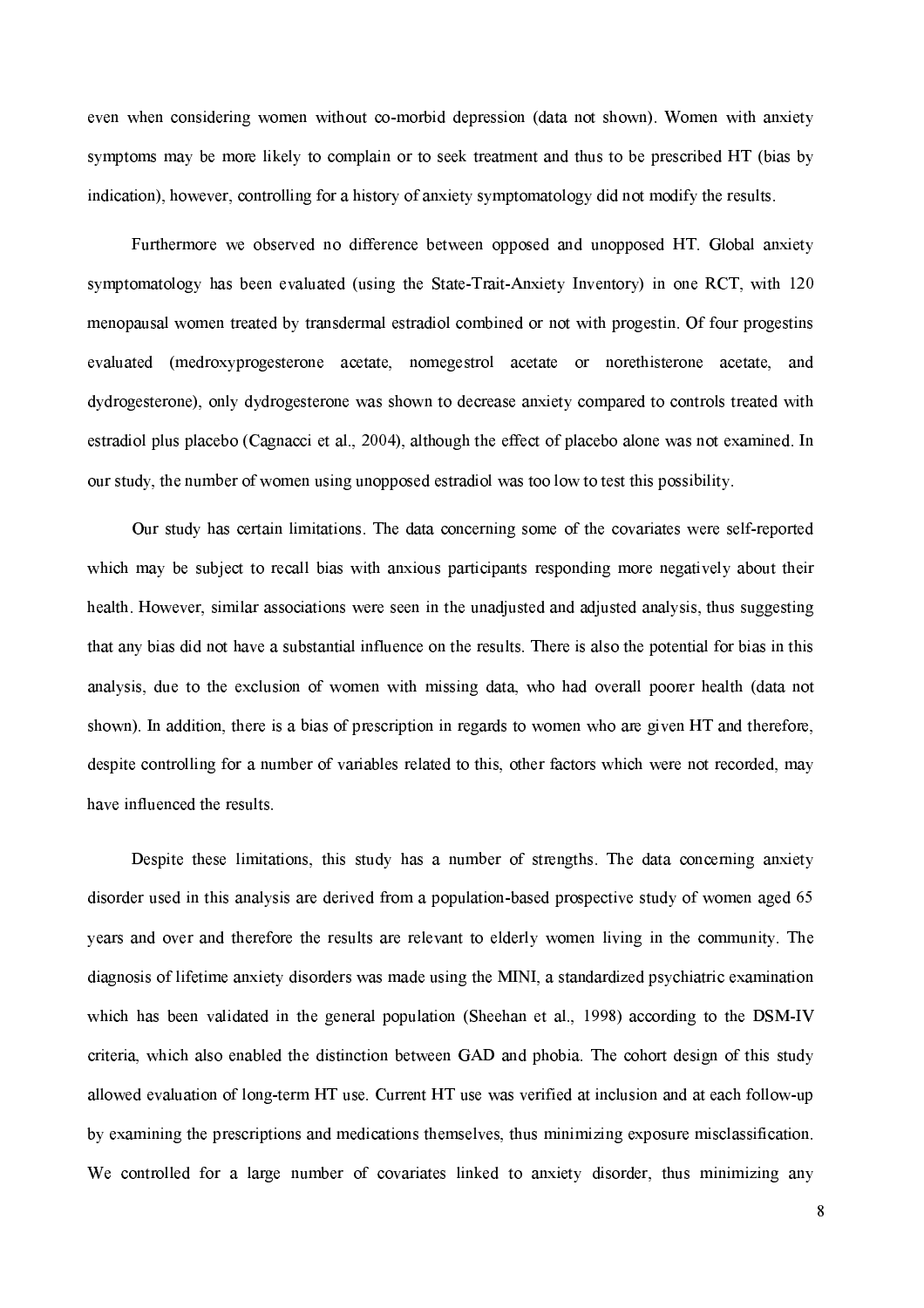confounding, particularly measures of physical or mental health. Finally, we controlled for past anxiety symptomatology as well as for co-morbidity with depression, which may confound the association between anxiety and HT.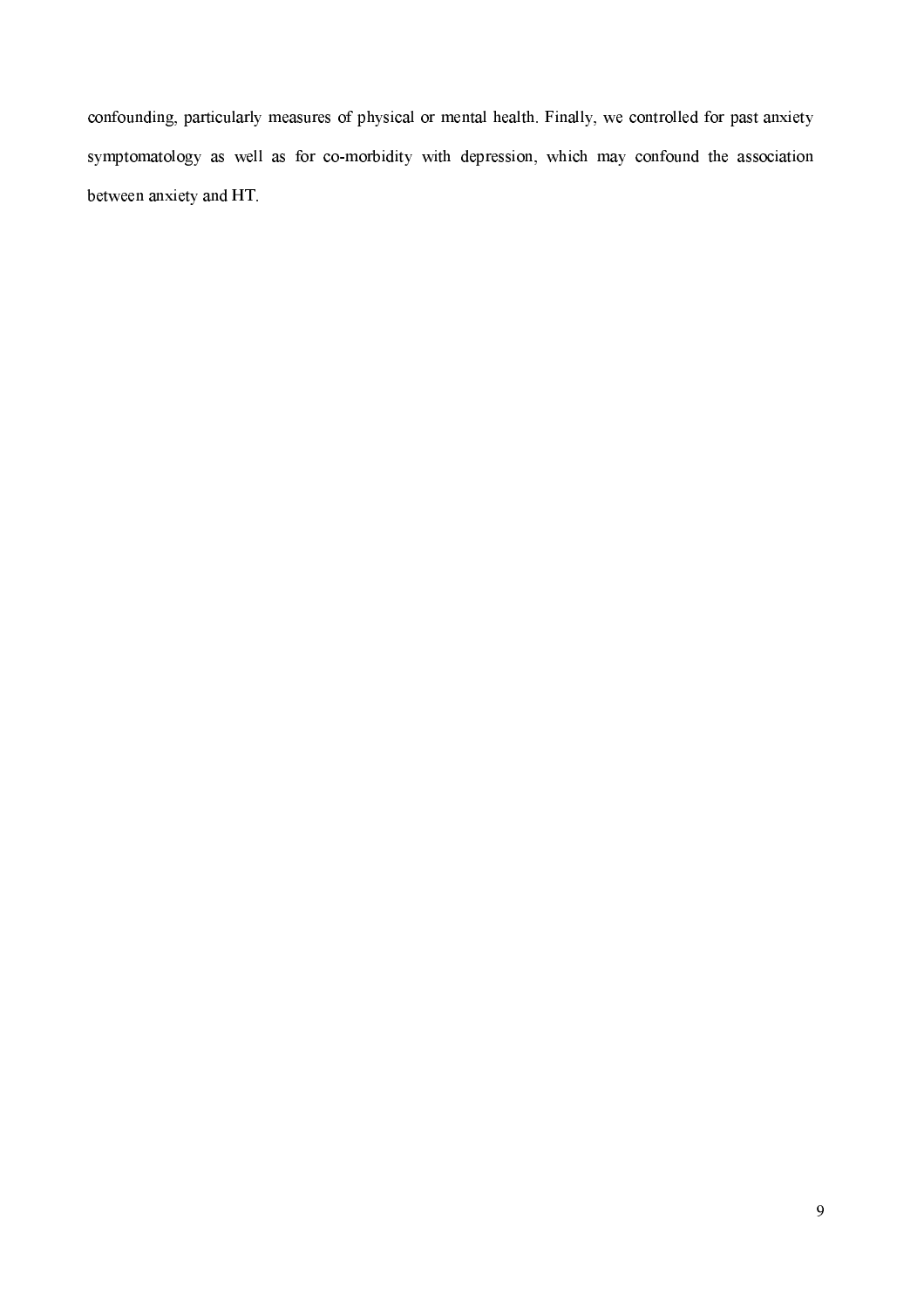## **References**

- Ancelin, M.L., Ritchie, K., 2005. Lifelong endocrine fluctuations and related cognitive disorders. Current Pharm Design 11, 4229-4252.
- Ancelin, M.L., Scali, J., Ritchie, K., 2007. Hormonal therapy and depression: Are we overlooking an important therapeutic alternative? Journal of Psychosomatic Research 62, 473-485.
- Behl, C., 2002. Oestrogen as a neuroprotective hormone. Nat Rev Neurosci 3, 433-442.
- Berkman, L.F., Berkman, C.S., Kasl, S., Freeman, D.H., Jr., Leo, L., Ostfeld, A.M., Cornoni-Huntley, J., Brody, J.A., 1986. Depressive symptoms in relation to physical health and functioning in the elderly. Am J Epidemiol. 124, 372-388.
- Cagnacci, A., Arangino, S., Baldassari, F., Alessandrini, C., Landi, S., Volpe, A., 2004. A comparison of the central effects of different progestins used in hormone replacement therapy. Maturitas, 48, 456-462.
- Cohen, L.S., Soares, C.N., Poitras, J.R., Prouty, J., Alexander, A.B., Shifren, J.L., 2003. Short-term use of estradiol for depression in perimenopausal and postmenopausal women: a preliminary report. Am J Psychiatry 160, 1519-1522.
- Folstein, M.F., Folstein, S.E., McHugh, P.R., 1975. "Mini-mental state". A practical method for grading the cognitive state of patients for the clinician. J Psychiatr Res 12, 189-198.
- Garcia-Segura, L.M., Azcoitia, I., DonCarlos, L.L., 2001. Neuroprotection by estradiol. Prog Neurobiol 63, 29-60.
- Katz, S., Ford, A.B., Moskowitz, R.W., Jaffee, M.W., 1963. Studies of illness in the aged. The index of ADL: a standardized measure of biological and psychosocial function. Jama 195, 94-99.
- Lawton, M.P., 1988. Scales to measure competence in everyday activities. Psychopharmacol Bull 24, 609-614
- Morrison, M.F., Kallan, M.J., Ten Have, T., Katz, I., Tweedy, K., Battistini, M., 2004, Lack of efficacy of estradiol for depression in postmenopausal women: a randomized, controlled trial. Biol Psychiatry 55, 406-412.
- Radloff, L.S., Locke, B.Z., 1986. The community mental health assessment survey and CES-D scale. Rutgers University Press, New Brunswick, NJ.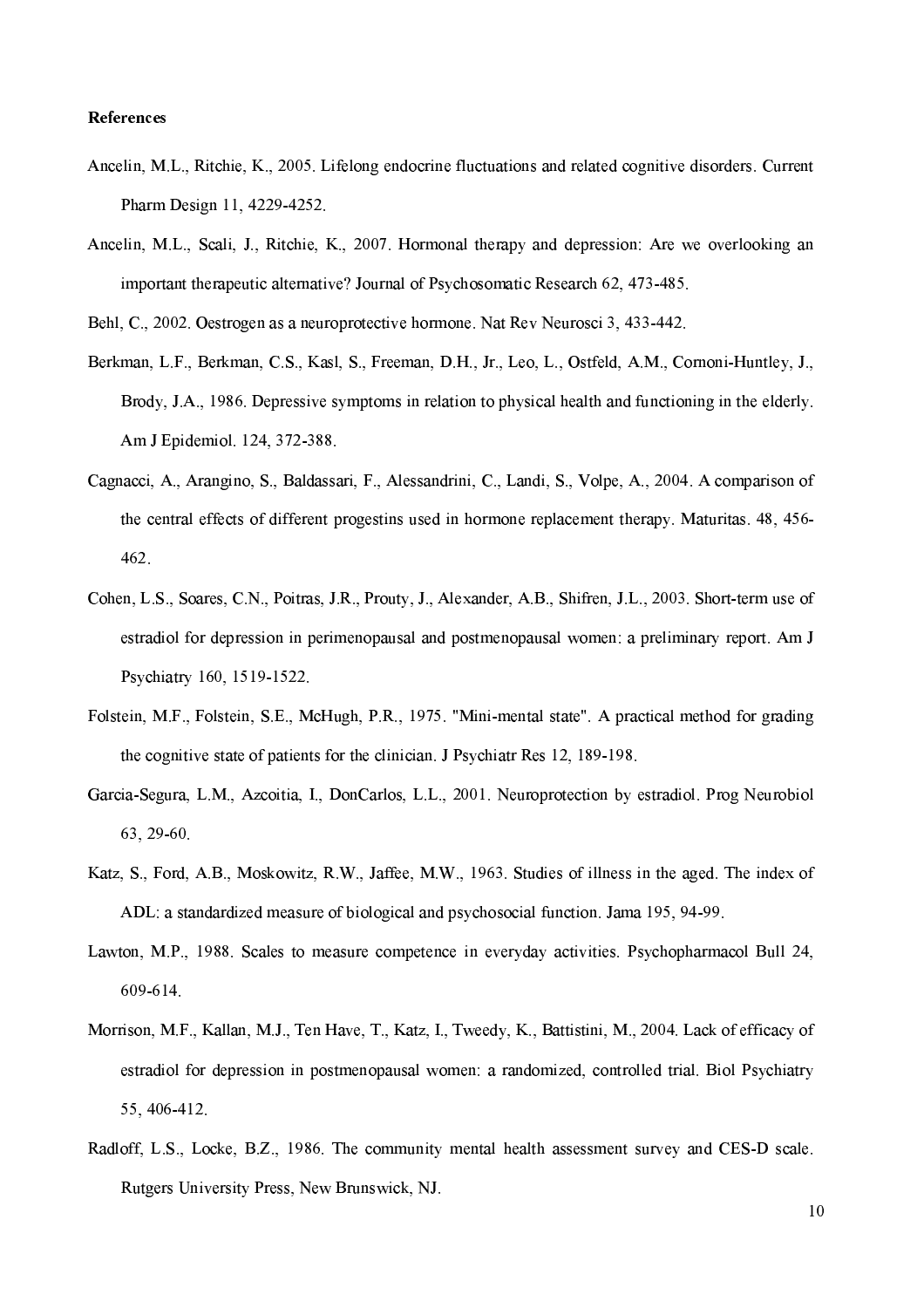- Ribet, C., Derriennic, F., 1999. Age, working conditions, and sleep disorders: a longitudinal analysis in the French cohort E.S.T.E.V. Sleep. 22, 491-504.
- Ritchie, K., Artero, S., Beluche, I., Ancelin, M.L., Mann, A., Dupuy, A.M., Malafosse, A., Boulenger, J.P., 2004. Prevalence of DSM-IV psychiatric disorder in the French elderly population. Br J Psychiatry 184, 147-152
- Rupprecht, R., 2003. Neuroactive steroids: mechanisms of action and neuropsychopharmacological properties. Psychoneuroendocrinology 28, 139-168.
- Schmidt, P.J., Nieman, L., Danaceau, M.A., Tobin, M.B., Roca, C.A., Murphy, J.H., Rubinow, D.R., 2000. Estrogen replacement in perimenopause-related depression: a preliminary report. Am. J. Obstet, Gynecol, 183, 414-420.
- Sheehan, D.V., Lecrubier, Y., Sheehan, K.H., Amorim, P., Janays, J., Weiller, E., Hergueta, T., Baker, R., Dunbar, G.C., 1998. The Mini-International Neuropsychiatric Interview (M.I.N.I.): the development and validation of a structured diagnostic psychiatric interview for DSM-IV and ICD-10. J Clin Psychiatry 59, 22-33; quiz 34-57.
- Soares, C.N., Almeida, O.P., Joffe, H., Cohen, L.S., 2001. Efficacy of estradiol for the treatment of depressive disorders in perimenopausal women: a double-blind, randomized, placebo-controlled trial. Arch. Gen. Psychiatry. 58, 529-534.
- Spielberger, C., 1983. Manual for the State-Trait Anxiety Inventory (form Y). Consulting Psychologists Press, Palo Alto, CA.
- Strous, R.D., Maayan, R., Weizman, A., 2006. The relevance of neurosteroids to clinical psychiatry: from the laboratory to the bedside. Eur Neuropsychopharmacol 16, 155-169.
- Walf, A.A., Frye, C.A., 2006. A review and update of mechanisms of estrogen in the hippocampus and amygdala for anxiety and depression behavior. Neuropsychopharmacology, 31, 1097-1111.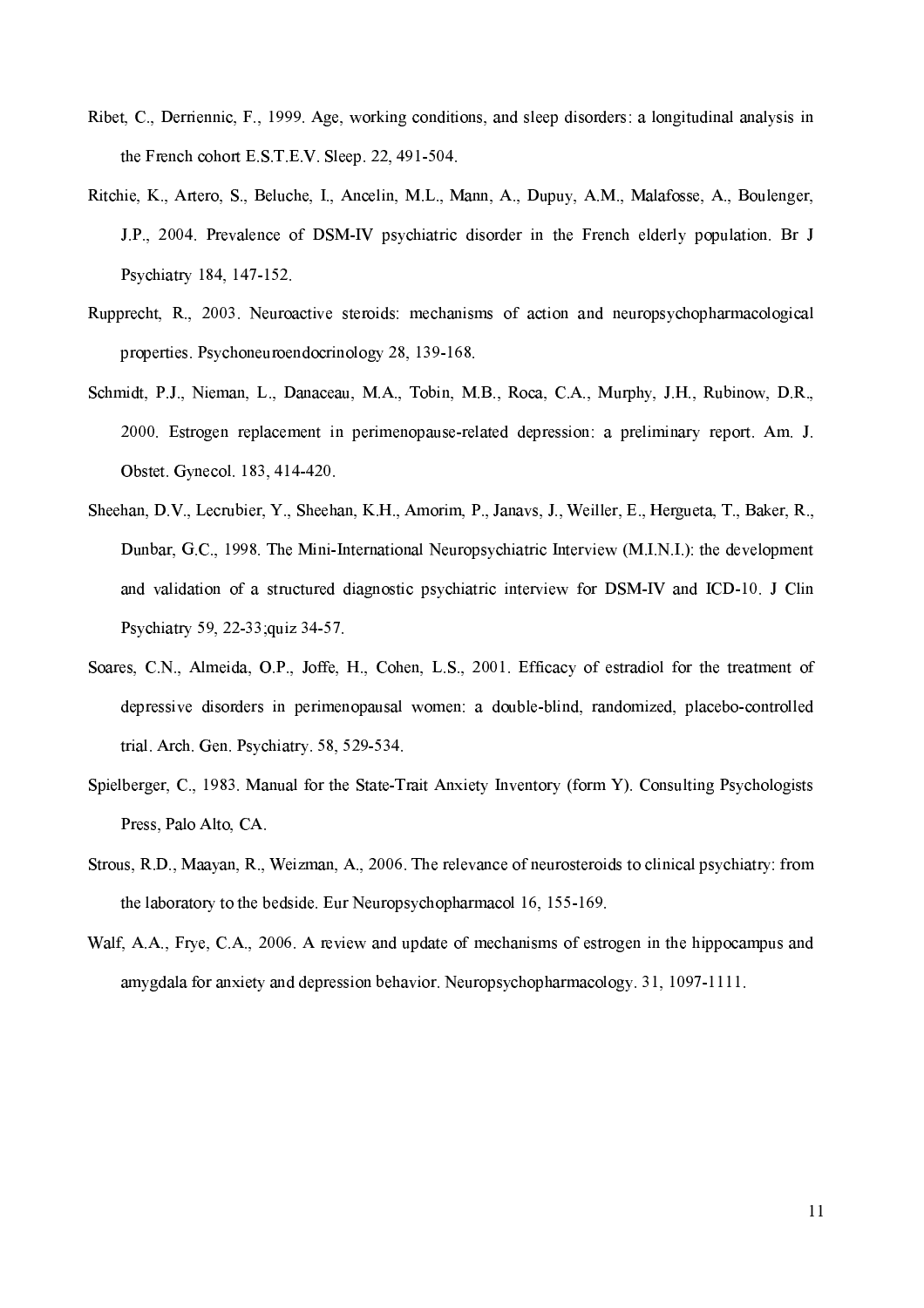| <b>TABLE 1:</b> | Characteristics of participants with or without anxiety disorder. |
|-----------------|-------------------------------------------------------------------|
|-----------------|-------------------------------------------------------------------|

| Characteristic                                        | <b>No Anxiety</b><br><b>Disorder</b> | Current<br><b>Anxiety</b><br>Disorder <sup>a</sup> | p-value <sup>b</sup> |  |
|-------------------------------------------------------|--------------------------------------|----------------------------------------------------|----------------------|--|
|                                                       | $(n=651)$                            | $(n=187)$                                          |                      |  |
| Age (Mean (SD))                                       | 72.4(5.1)                            | 72.3(5.0)                                          | 0.98                 |  |
| $\geq$ 12 years of schooling (%)                      | 46.9                                 | 33.7                                               | 0.001                |  |
| Widowed $(\% )$                                       | 26.0                                 | 33.2                                               | 0.05                 |  |
| Disability <sup>c</sup> (%)                           | 2.1                                  | 3.9                                                | 0.17                 |  |
| Cognitive impairment (%)                              | 13.4                                 | 26.3                                               | < 0.0001             |  |
| Insomnia $(\% )$                                      | 22.1                                 | 34.5                                               | < 0.001              |  |
| Chronic disorders <sup>d</sup> $(\%)$                 | 66.5                                 | 65.8                                               | 0.85                 |  |
| $BMI(\%)$                                             | 37.7                                 | 33.9                                               | 0.34                 |  |
| Current depressive symptomatology <sup>e</sup> $(\%)$ | 11.9                                 | 34.22                                              | < 0.0001             |  |
| Antidepressant use $(\% )$                            | 7.2                                  | 11.8                                               | 0.05                 |  |
| Age at Menopause (Mean (SD))                          | 49.3 $(5.7)$                         | 49.0 $(5.3)$                                       | 0.30                 |  |
| Type of Menopause                                     |                                      |                                                    | 0.81                 |  |
| Natural $(\%)$                                        | 81.3                                 | 80.7                                               |                      |  |
| Surgical (%)                                          | 9.8                                  | 11.3                                               |                      |  |
| Other (i.e. treatment-related) $(\%)$                 | 8.9                                  | 8.1                                                |                      |  |
| Hormonal Treatment (HT)                               |                                      |                                                    | 0.79                 |  |
| <i>Never</i> $(\%)$                                   | 64.1                                 | 62.0                                               |                      |  |
| Past $(\%)$                                           | 20.6                                 | 20.3                                               |                      |  |
| Current $(\%)$                                        | 15.4                                 | 17.7                                               |                      |  |
| Duration of HT (Median (min-max))                     | $10.0(1-43)$                         | $10.0(1-31)$                                       | 0.63                 |  |

<sup>a</sup> According to the MINI. <sup>b</sup> Test-statistic were  $\chi^2$  or t-test statistics for categorical or continuous variables, respectively. <sup>c</sup> According to IADL and ADL criteria. <sup>d</sup> Includes vascular diseases, other heart pro